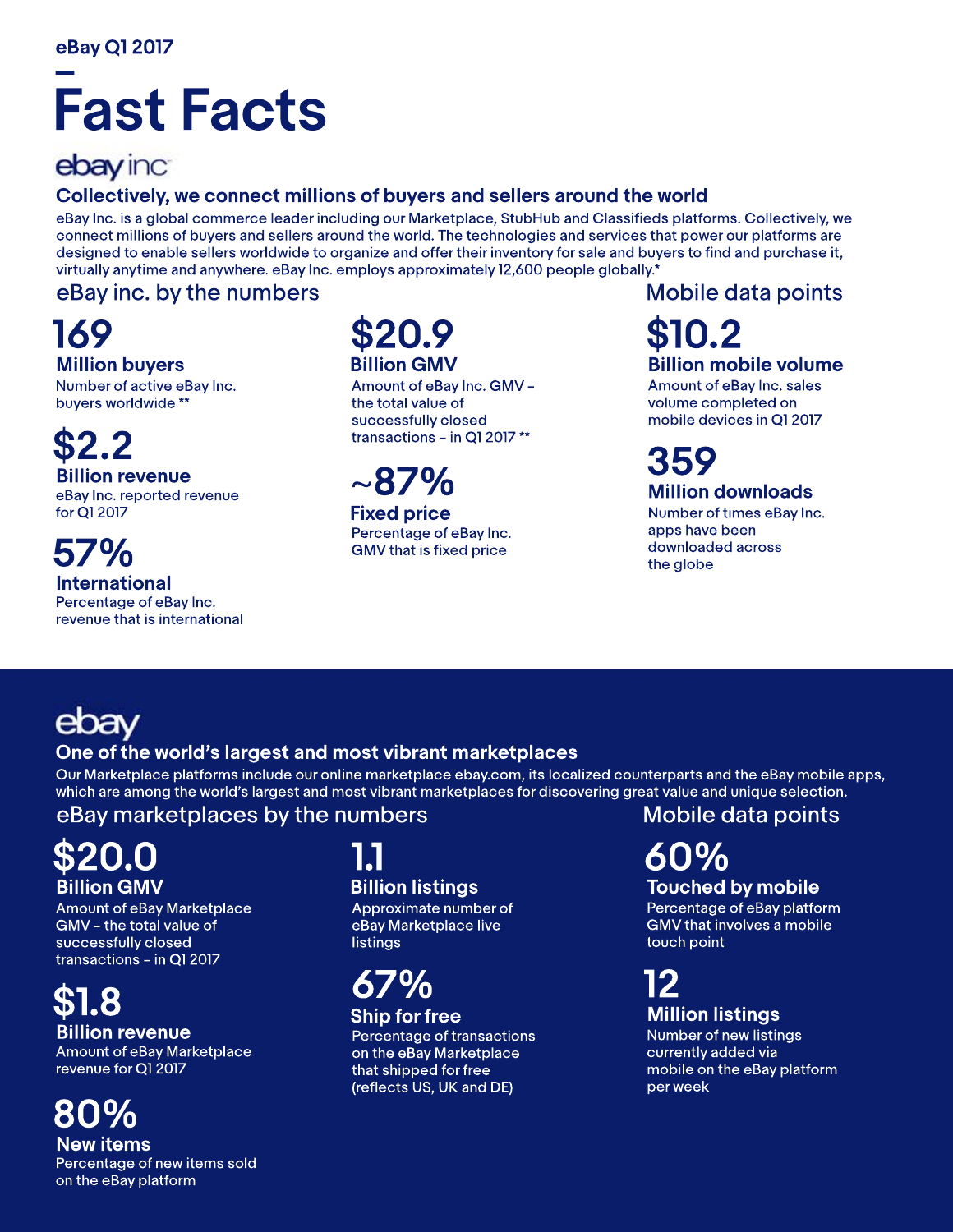

#### **Largest ticket marketplace in the US**

Our StubHub platforms include our online ticket marketplace located at stubhub.com, the StubHub mobile apps and Ticketbis. These platforms connect fans with their favorite sporting events, shows and artists and enable them to buy and sell tens of thousands of tickets whenever they want.

#### Stubhub by the numbers

**\$916 Million**

Amount of StubHub GMV - the total value of successfully closed transactions inQ12017

**\$210 Million Amount of StubHub** revenue for Q1 2017





#### **AmarketleaderinClassifieds**

Our Classifieds platforms include a collection of brands such as Mobile.de, Kijiji, Gumtree, Marktplaats, eBay Kleinanzeigen and others. Offering online classifieds in more than 1,500 cities around the world, these platforms help people find whatever they are looking for in their local communities.

#### Classifieds by the numbers

**\$199 Million Amount of Classifieds revenue** forQ12017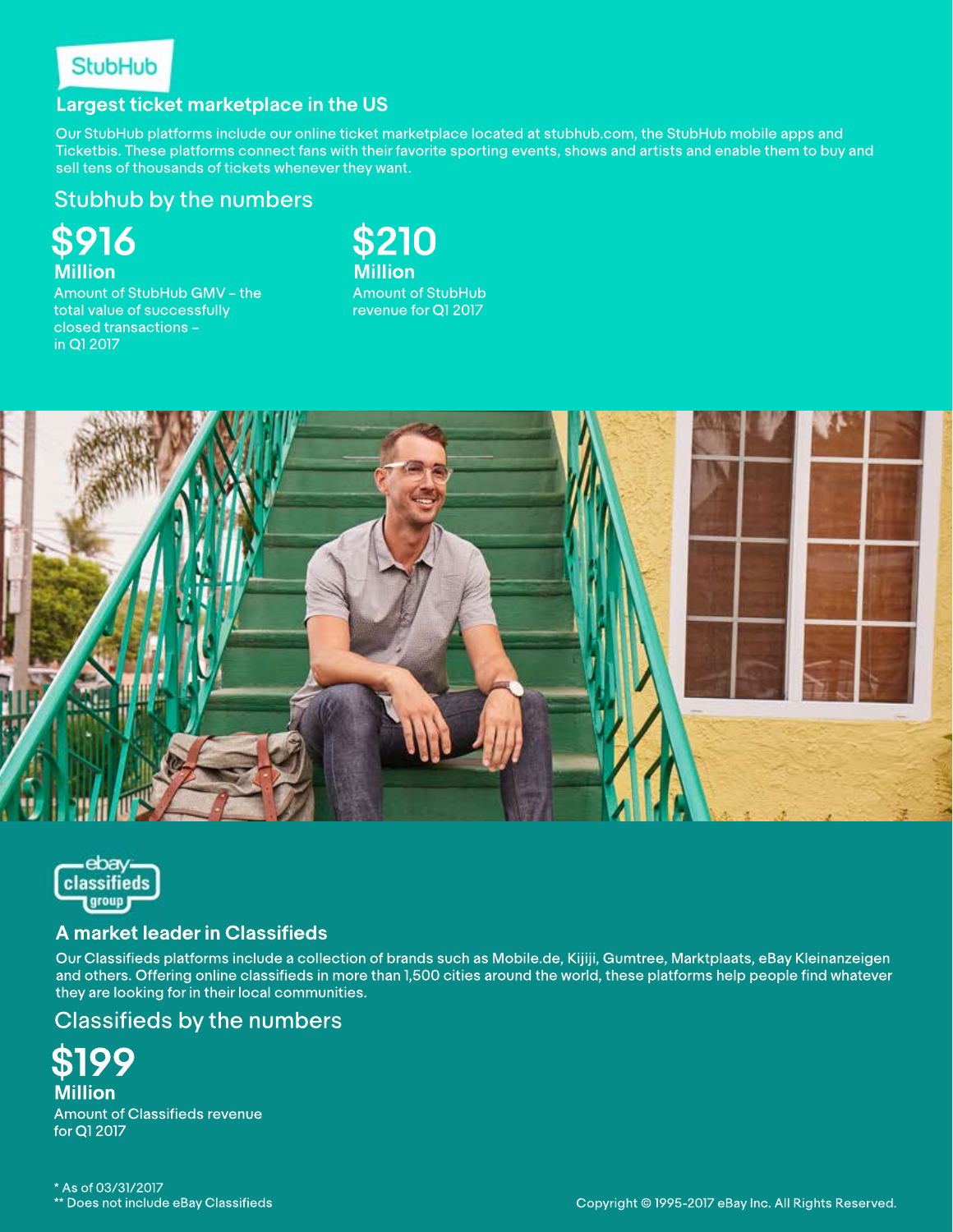

# **2017 Fun Facts Velocity Stats By Region**

Frequency of product purchases via desktop and mobile

| $\begin{array}{c}\n\star\star\star\downarrow\\ \star\star\star\downarrow\n\end{array}$ | US       | N Z<br><b>ZK</b>                              | <b>UK</b> |
|----------------------------------------------------------------------------------------|----------|-----------------------------------------------|-----------|
| A watch is purchased every                                                             | 4 sec    | A makeup product is purchased every           | 3 sec     |
| A camping & hiking item<br>is purchased every                                          | 6 sec    | A women's necklace is purchased every         | 9 sec     |
| A smartphone is purchased every                                                        | 5 sec    | A pair of women's shoes<br>is purchased every | 5 sec     |
| A TV, video or home audio item<br>is purchased every                                   | 4 sec    | An appliance is purchased every               | 8 sec     |
| A tool is purchased every                                                              | $11$ sec | A car part is purchased every                 | 1 sec     |
| A sports trading card<br>is purchased every                                            | $3$ sec  | A video game is purchased every               | 8 sec     |

- A wedding item is purchased every 26 sec
- A home décor item is purchased every 14 sec
	- A watch is purchased every 29 sec
		- A tool is purchased every 29 sec
	- A smartphone is purchased every 1 min
- A car or truck part is purchased every  $4$  sec

# **Germany Australia**



|        | A ladies fashion accessory 17 sec<br>is purchased every |
|--------|---------------------------------------------------------|
| 21 sec | A pair of boots is purchased every                      |
| 3 sec  | A tablet is purchased every                             |
|        | A video game is purchased every 14 sec                  |
|        | A tire is purchased every 16 sec                        |
|        | A Lego is purchased every 18 sec                        |
|        |                                                         |